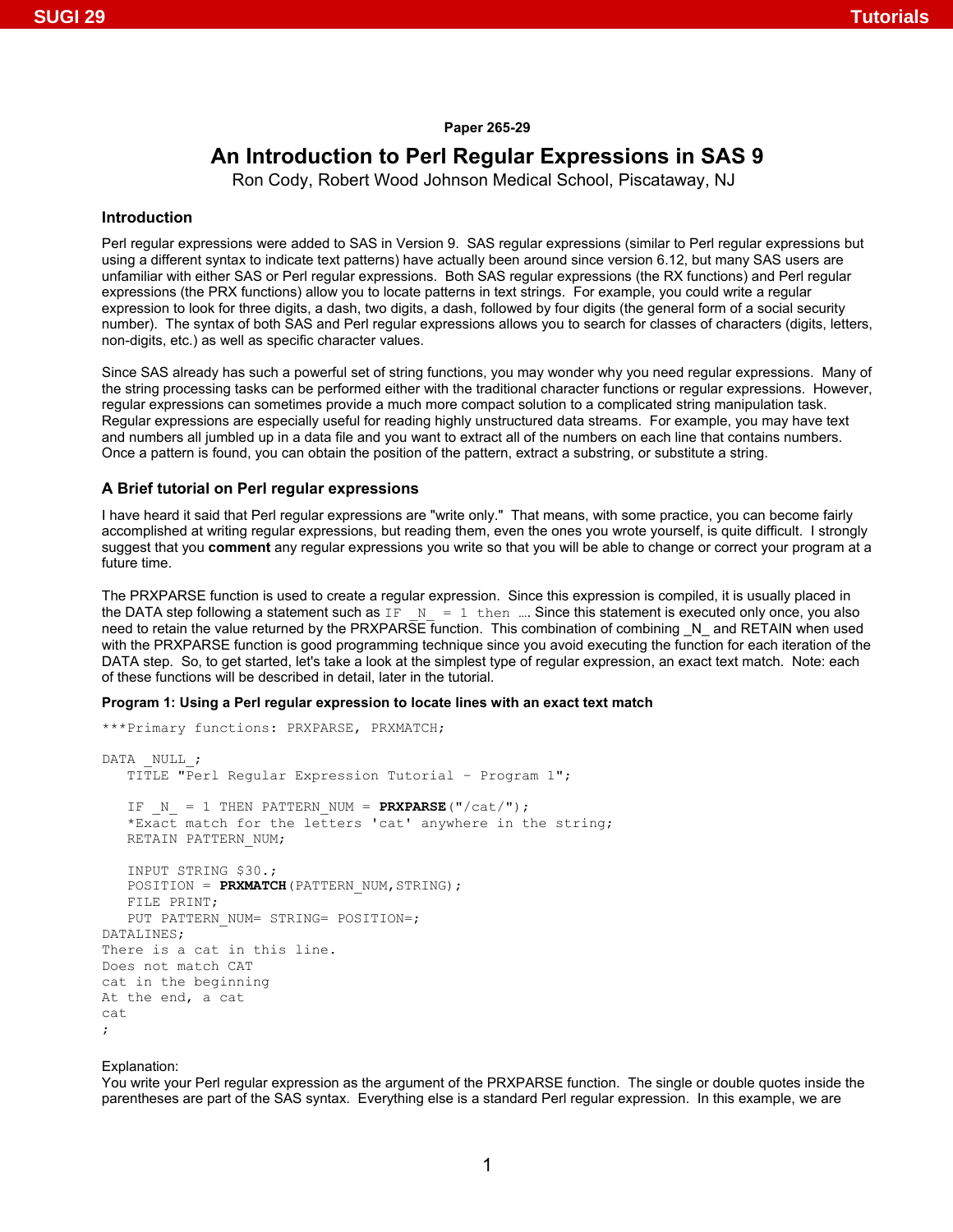using the forward slashes (/) as the default Perl delimiters. The letters 'cat' inside the slashes specify an exact match to the characters "cat". Each time you compile a regular expression, SAS assigns sequential numbers to the resulting expression. This number is needed to perform searches by the other PRX functions such as PRXMATCH, PRXCHANGE, PRXNEXT, PRXSUBSTR, PRXPAREN, or PRXPOSN. Thus, the value of PATTERN NUM in this program is one. In this simple example, the PRXMATCH function is used to return the position of the word "cat" in each of the strings. The two arguments in the PRXMATCH function are the return code from the PRXPARSE function and the string to be searched. The result is the first position where the word "cat" is found in each string. If there is no match, the PRXMATCH function returns a zero. Let's look at the output from **[Program 1](#page-0-0)**:

Perl Regular Expression Tutorial - Program 1 PATTERN NUM=1 STRING=There is a cat in this line. POSITION=12 PATTERN NUM=1 STRING=Does not match CAT POSITION=0 PATTERN NUM=1 STRING=cat in the beginning POSITION=1 PATTERN NUM=1 STRING=At the end, a cat POSITION=15 PATTERN\_NUM=1 STRING=cat POSITION=1

Notice that the value of PATTERN\_NUM is 1 in each observation and the value of POSITION is the location of the letter "c" in "cat" in each of the strings. In the second line of output, the value of POSITION is 0 since the word "cat" (lowercase) was not present in that string.

Be careful. Spaces count. For example, if you change the PRXPARSE line to read:

IF  $N = 1$  THEN PATTERN NUM = **PRXPARSE**("/ cat /");

then the output will be:

```
PATTERN NUM=1 STRING=There is a cat in this line. POSITION=11
PATTERN NUM=1 STRING=Does not match CAT POSITION=0
PATTERN NUM=1 STRING=cat in the beginning POSITION=0
PATTERN NUM=1 STRING=At the end, a cat POSITION=14
PATTERN_NUM=1 STRING=cat POSITION=0
```
Notice that the strings in lines 3 and 5 no longer match because the regular expression has a space before and after the word "cat." (The reason there is a match in the fourth observation is that the length of STRING is 30 and there are trailing blanks after the word "cat.")

Perl regular expressions use special characters (called metacharacters) to represent classes of characters. (Named in honor of Will Rogers: "I never meta character I didn't like.) Before we present a table of Perl regular expression metacharacters, it is instructive to introduce a few of the more useful ones. The expression  $\dagger$  refers to any digit (0 - 9),  $\Delta$ to any non-digit, and  $\setminus w$  to any word character (A-Z, a-z, 0-9, and ). The three metacharacters,  $\ast$ ,  $\ast$ , and ? are particularly useful because they add quantity to a regular expression. For example, the  $*$  matches the preceding subexpression zero or more times; the + matches the previous subexpression one or more times, and the ? matches the previous expression zero or one times. So, here are a few examples using these characters:

| PRXPARSE("/\d\d\d/")                          | matches any three digits in a row                                                                                                                                                                                                                                                                                                                                                                                                                                                                                                                                                                                                                                                                                              |
|-----------------------------------------------|--------------------------------------------------------------------------------------------------------------------------------------------------------------------------------------------------------------------------------------------------------------------------------------------------------------------------------------------------------------------------------------------------------------------------------------------------------------------------------------------------------------------------------------------------------------------------------------------------------------------------------------------------------------------------------------------------------------------------------|
| PRXPARSE $(''/\ddot{\ddot{\,}}+/")$           | matches one or more digits                                                                                                                                                                                                                                                                                                                                                                                                                                                                                                                                                                                                                                                                                                     |
| PRXPARSE $(\frac{W}{w}\wedge w\wedge w^*$ /") | matches any word with two or more characters followed by a space                                                                                                                                                                                                                                                                                                                                                                                                                                                                                                                                                                                                                                                               |
| PRXPARSE $(\frac{11}{w(w^2 + 1))$             | matches one or two word characters such as x, xy, or X followed by one or                                                                                                                                                                                                                                                                                                                                                                                                                                                                                                                                                                                                                                                      |
|                                               | more spaces                                                                                                                                                                                                                                                                                                                                                                                                                                                                                                                                                                                                                                                                                                                    |
|                                               | PRXPARSE ("/ $(\forall w \forall w) + (\forall d) +$ ") matches two word characters, followed by one or more spaces, followed<br>by a single digit, followed by one or more spaces. Note that the expression for the two<br>word characters (\w\w) is placed in parentheses. Using the parentheses in this way<br>creates what is called a capture buffer. The second set of parentheses (around the \d)<br>represent the second capture buffer. Several of the Perl regular expression functions<br>can make use of these capture buffers to extract and/or replace specific portions of a<br>string. For example, the location of the two word characters or the single digit can be<br>obtained using the PRXPOSN function. |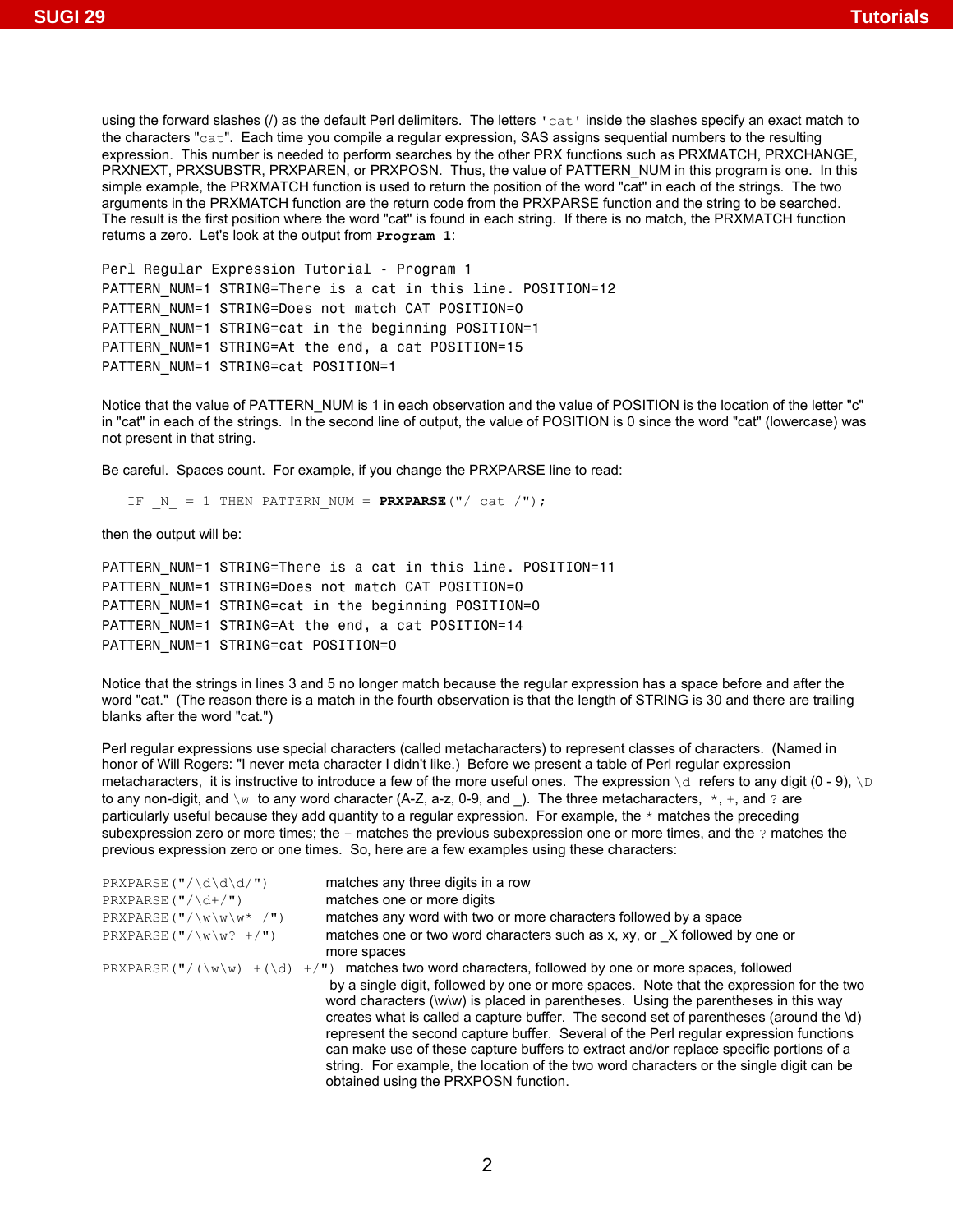Remember that the quotes are needed by the PRXPARSE function and the outer slashes are used to delimit the regular expression. Since the backslash, forward slash, parentheses and several other characters have special meaning in a regular expression, you may wonder, how do you search a string for a \ character or a left or right parenthesis? You do this by preceding any of these special characters with a backslash character (in Perl jargon called an escape character). So, to match a \ in a string, you code two backslashes like this:  $\mathcal{N}$ . To match an open parenthesis, you use  $\mathcal{N}$ .

| Metacharacter  | Description                                                                        | Examples                                                                                                                                        |
|----------------|------------------------------------------------------------------------------------|-------------------------------------------------------------------------------------------------------------------------------------------------|
|                | Matches the previous subexpression zero or more<br>times                           | cat* matches "cat", "cats", "catanddog"<br>c(at)* matches "c", "cat", and "catatat"                                                             |
| $\ddot{}$      | Matches the previous subexpression one or more<br>times                            | \d+ matches one or more digits                                                                                                                  |
| $\gamma$       | Matches the previous subexpression zero or one<br>times                            | hello? matches "hell" and "hello"                                                                                                               |
| . (period)     | Matches exactly one character                                                      | r.n matches "ron", "run", and "ran"                                                                                                             |
| \d             | Matches a digit 0 to 9                                                             | \d\d\d matches any three digit number                                                                                                           |
| $\overline{D}$ | Matches a non-digit                                                                | \D\D matches "xx", "ab" and "%%"                                                                                                                |
| $\Lambda$      | Matches the beginning of the string                                                | ^cat matches "cat" and "cats" but not "the<br>cat"                                                                                              |
| \$             | Matches the end of a string                                                        | cat\$ matches "the cat" but not "cat in the<br>hat"                                                                                             |
| [xyz]          | Matches any one of the characters in the square<br>brackets                        | ca[tr] matches "cat" and "car"                                                                                                                  |
| $[a-e]$        | Matches the letters a to e                                                         | [a-e]\D+ matches "adam", "edam" and "car"                                                                                                       |
| $[a-eA-E]$     | Matches the letter a to e or A to E                                                | [a-eA-E]\w+ matches "Adam", "edam" and<br>"B13"                                                                                                 |
| $\{n\}$        | Matches the previous subexpression n times                                         | \d{5} matches any 5-digit number and is<br>equivalent to \d\d\d\d\d                                                                             |
| $\{n,\}$       | Matches the previous subexpression n or more times                                 | \w{3,} matches "cat" " NULL " and is<br>equivalent to \w\w\w+                                                                                   |
| ${n,m}$        | Matches the previous subexpression n or more times,<br>but no more than m          | \w{3,5} matches "abc" "abcd" and "abcde"                                                                                                        |
| [^abcxyz]      | Matches any characters except abcxyz                                               | [^8]\d\d matches "123" and "999" but not<br>"800"                                                                                               |
| xly            | Matches x or y                                                                     | c(a o)t matches "cat" and "cot"                                                                                                                 |
| $\sqrt{s}$     | Matches a white space character, including a space<br>or a tab,                    | \d+\s+\d+ matches one or more digits<br>followed by one or more spaces, followed<br>by one or more digits such as "123 •• 4"<br>Note: • = space |
| \w             | Matches any word character (upper- and lowercase<br>letters, blank and underscore) | \w\w\w matches any three word characters                                                                                                        |
| $\overline{X}$ | Matches the character (                                                            | \(\d\d\d\) matches three digits in<br>parentheses such as "(123)"                                                                               |
| $\sqrt{ }$     | Matches the character)                                                             | \(\d\d\d\) matches three digits in<br>parentheses such as "(123)"                                                                               |
| $\overline{1}$ | Matches the character \                                                            | \D.\\. De\\elp matches "the \ character" Note:<br>$\bullet$ =space                                                                              |
| $\backslash$ 1 | Matches the previous capture buffer and is called a<br>back reference.             | (\d\D\d)\1 matches "9a99a9" but not<br>"9a97b7"<br>(.)\1 matches any two repeated characters                                                    |

The table below describes several of the wild cards and metecharacters used with regular expressions:

This is not a complete list of Perl metacharacters, but it's enough to get you started. The Version 9 Online Doc or any book on Perl programming will provide you with more details. Examples of each of the PRX functions in this tutorial will also help you understand how to write these expressions.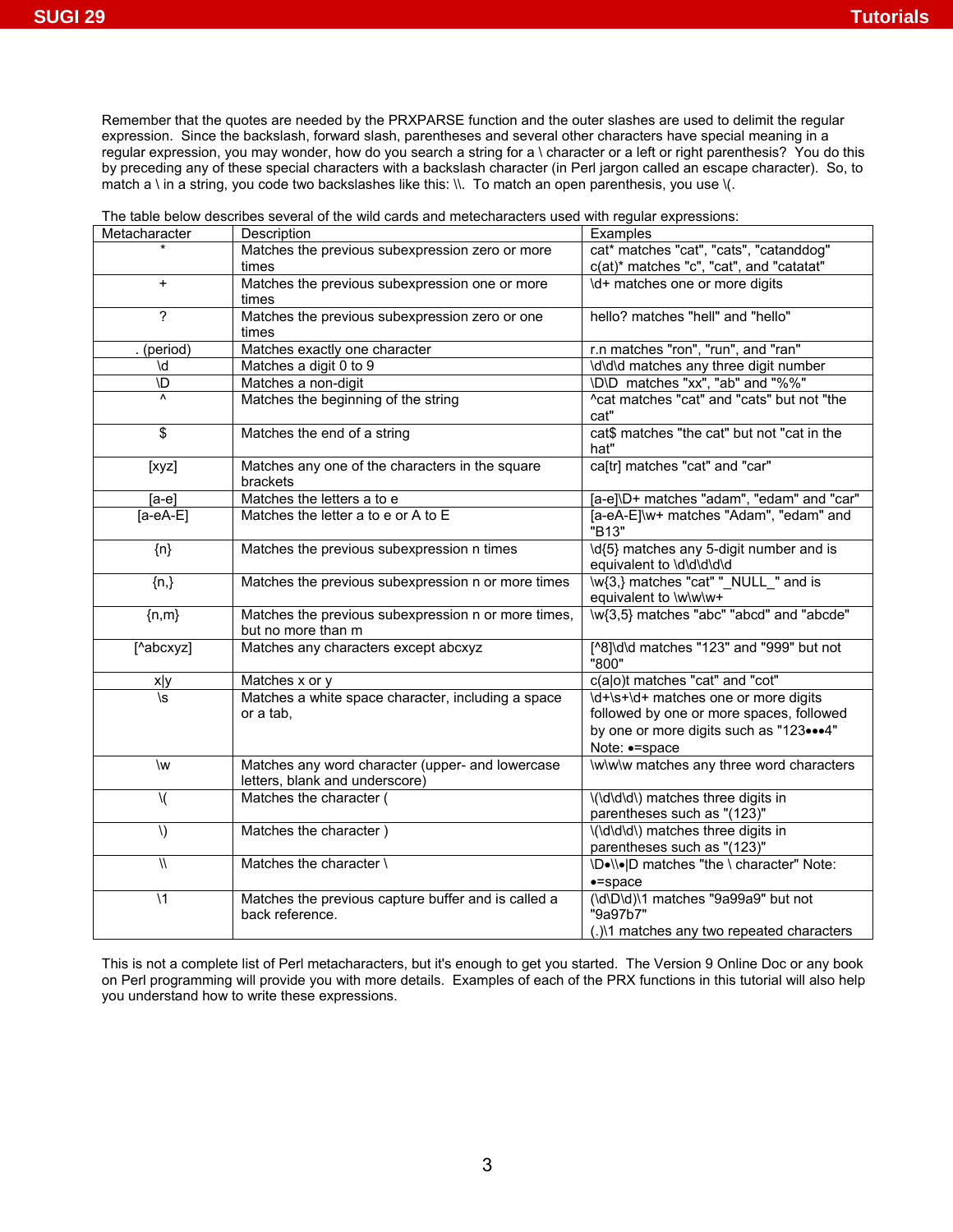# **Function used to define a regular expression**

# **Function: PRXPARSE**

Purpose: To define a Perl regular expression to be used later by the other Perl regular expression functions.

# Syntax: **PRXPARSE(Perl-regular-expression)**

Perl-regular-expression is a Perl regular expression. Please see examples in the tutorial and in the sample programs in this chapter. The PRXPARSE function is usually executed only once in a DATA step and the return value is retained.

The forward slash "/" is the default delimiter. However, you may use any non-alphanumeric character instead of "/". Matching brackets can also be used as delimiters. Look at the last few examples below to see how other delimiters may be used.

If you want the search to be case-insensitive, you can follow the final delimiter with an "i". For example, PRXPARSE ("/cat/I") will match Cat, CAT, or cat (see example 4 below).

| Examples:                                                                    |                                                    |                                     |  |  |
|------------------------------------------------------------------------------|----------------------------------------------------|-------------------------------------|--|--|
| <b>Function</b>                                                              | Matches                                            | Does not Match                      |  |  |
| PRXPARSE("/cat/")                                                            | "The cat is black"                                 | "cots"                              |  |  |
| PRXPARSE $(''/$ $'cat/")$                                                    | "cat on the roof"                                  | "The cat"                           |  |  |
| PRXPARSE $(''/cat$ $')$                                                      | "There is a cat"                                   | "cat in the house"                  |  |  |
| PRXPARSE("/cat/i")                                                           | "The CaT"                                          | "no dogs allowed"                   |  |  |
| PRXPARSE $(''/r[aeiou]t/")$                                                  | "rat", "rot, "rut                                  | "rt" and "rxt"                      |  |  |
| PRXPARSE(''/d/d/d'/")                                                        | "345" and "999" (three digits followed by a space) | "1234" and "99"                     |  |  |
| $PRXPARSE(''/\d\ddot\ddot{})/")$                                             | "123" and "12" (any two or three digits)           | "1", "1AB", "1 9"                   |  |  |
| $PRXPARSE(''/d/d/d+/")$                                                      | " $123"$ and " $12345"$ (three or more digits)     | "12X"                               |  |  |
| PRXPARSE("/\d\d\d*/")                                                        | "123", "12", "12345" (two or more digits)          | "1" and "xyz"                       |  |  |
| PRXPARSE $(''/r.n/")$                                                        | "ron", "ronny", "r9n", "r n"                       | "r <sub>n</sub>                     |  |  |
| PRXPARSE ("/[1-5]\d[6-9]/")                                                  | "299", "106", "337"                                | "666", "919", "11"                  |  |  |
| PRXPARSE $(\prime'/(\dvert x)\dvert)/\dprime$ ")                             | "56" and "x9"                                      | " $9x$ " and " $xx$ "               |  |  |
| PRXPARSE $("/[^a-e]\D,'")$                                                   | "fx", "9", "AA"                                    | "aa", "99", "b%"                    |  |  |
| PRXPARSE $(\prime'/\land)/\land/\prime$ ")                                   | "//sysin dd *"                                     | "the // is here"                    |  |  |
| PRXPARSE $(\cdot / \wedge \setminus / (\setminus / \setminus \ast) / \cdot)$ | a "//" or "/*" in cols 1 and 2                     | $"123$ /*"                          |  |  |
| PRXPARSE("#//#")                                                             | $"$ / / "                                          | $\mathbf{u}/\mathbf{v}$             |  |  |
| PRXPARSE $("/\n\/\n\/\n\)/"$                                                 | "//" (equivalent to previous expression)           | $\mathbf{u}$ / $\star$ $\mathbf{u}$ |  |  |
| PRXPARSE $(\prime'[\d{d}]\')$                                                | any two digits                                     | "ab"                                |  |  |
| PRXPARSE (" <cat>")</cat>                                                    | "the cat is black"                                 | "cots"                              |  |  |

# **Functions to locate text patterns**

- **PRXMATCH**
- PRXSUBSTR (call routine)
- PRXPOSN (call routine)
- PRXNEXT (call routine)
- PRXPAREN

# **Function: PRXMATCH**

Purpose: To locate the position in a string, where a regular expression match is found. This function returns the first position in a string expression of the pattern described by the regular expression. If this pattern is not found, the function returns a zero.

Syntax: **PRXMATCH(pattern-id** *or* **regular-expression, string)**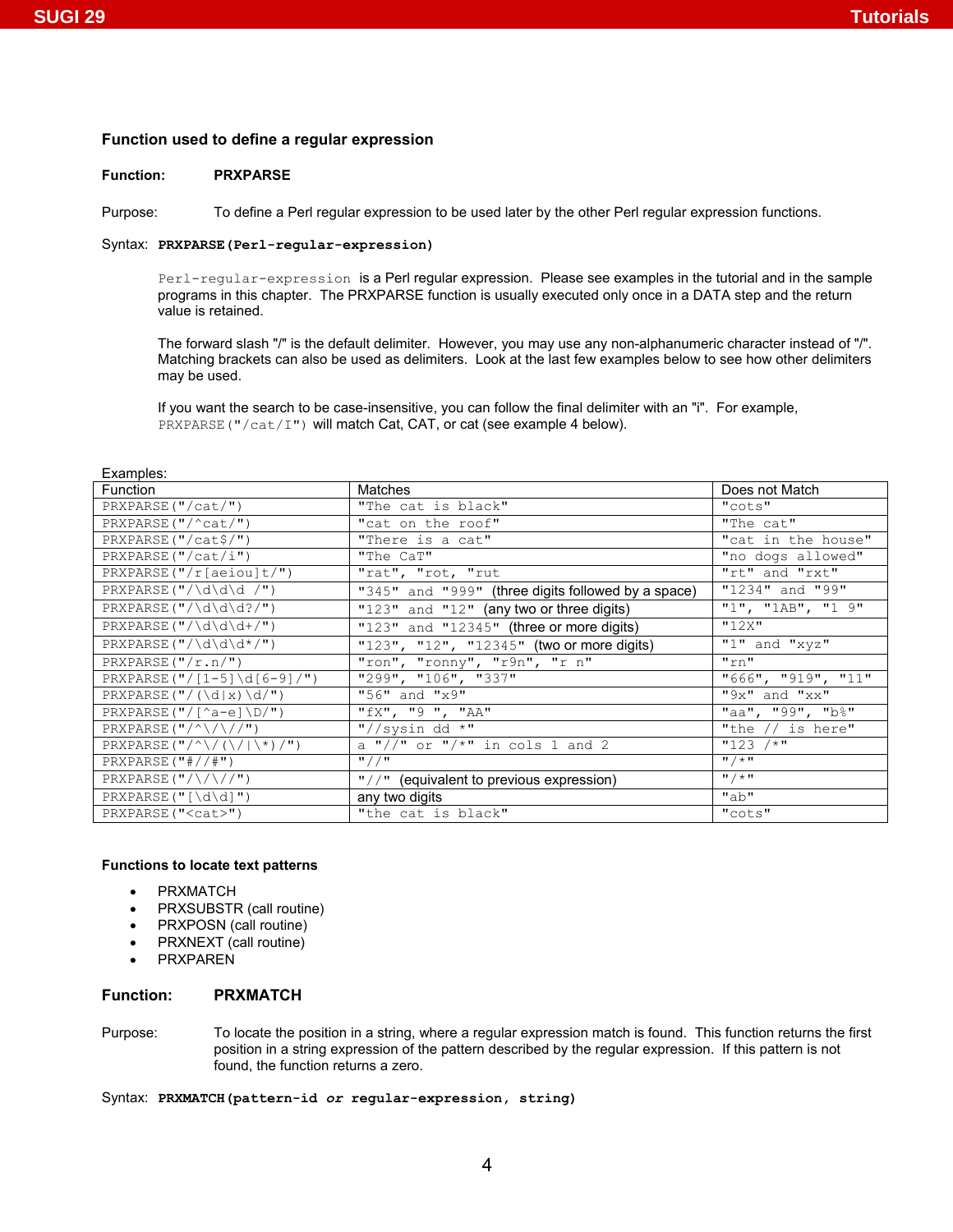# pattern-id is the value returned from the PRXPARSE function

regular-expression is a Perl regular expression, placed in quotation marks (version 9.1 and higher).

string is a character variable or a string literal.

| Examples: |  |
|-----------|--|
|-----------|--|

| Regular Expression                          | String                         | Returns     | Does not match (returns 0) |
|---------------------------------------------|--------------------------------|-------------|----------------------------|
| /cat/                                       | "The cat is black"             | 5           | "cots"                     |
| /^cat/                                      | "cat on the roof"              |             | "The cat"                  |
| /cat\$/                                     | "There is a cat"               | 12          | "cat in the house"         |
| /cat/I                                      | "The CaT"                      | 5           | "no dogs allowed"          |
| /r[aeiou]t/                                 | "rat", "rot, "rut              |             | "rt" and "rxt"             |
| $/\ddot{d}d/d /$                            | "345" and "999"                |             | "1234" and "99"            |
| /\d\d\d?/                                   | "123" and "12"                 |             | "1", "1AB", "1 9"          |
| /\d\d\d+/                                   | "123" and "12345"              |             | "12"                       |
| /\d\d\d*/                                   | "123", "12", "12345"           | 1           | "1" and "xyz"              |
| /r.n/                                       | "ron", "ronny", "r9n", "r n"   | $\mathbf 1$ | "r <sub>n</sub>            |
| $/[1-5]\ddot{\text{6}}-9]/$                 | "299", "106", "337"            |             | "666", "919", "11"         |
| $/$ (\d x) \d/                              | "56" and "x9"                  |             | " $9x$ " and " $xx$ "      |
| /[^a-e]\D/                                  | "fx", "9", "AA"                |             | "aa", "99", "b%"           |
| $1^{\wedge}\$ / $\setminus$ //              | "//sysin dd *"                 |             | "the $//$ is here"         |
| $/ \wedge \wedge / ( \wedge /   \wedge * )$ | a "//" or "/*" in cols 1 and 2 | 1           | $"123$ /*"                 |

Examples of PRXMATCH without using PRXPARSE: STRING = "The cat in the hat"

| Function                    | Result |
|-----------------------------|--------|
| PRXMATCH("/cat/",STRING)    |        |
| PRXMATCH("/\d\d+/","AB123") | J      |

### <span id="page-4-0"></span>**Program 2: Using a regular expression to search for phone numbers in a string**

```
***Primary functions: PRXPARSE, PRXMATCH;
```

```
DATA PHONE; 
   IF N = 1 THEN PATTERN = PRXPARSE("/\(\d\d\d\) ?\d\d\d-\d{4}/");
   ***Regular expression will match any phone number in the form:
      (nnn)nnn-nnnn or (nnn) nnn-nnnn.;
   \frac{1}{\sqrt{2}}matches a left parenthesis
       \d\d\d matches any three digits 
       (blank)? matches zero or one blank 
       \d\d\d matches any three digits 
       - matches a dash 
       \d{4} matches any four digits 
    */ 
    RETAIN PATTERN; 
    INPUT STRING $CHAR40.; 
   IF PRXMATCH(PATTERN,STRING) GT 0 THEN OUTPUT; 
DATALINES; 
One number (123)333-4444 
Two here:(800)234-2222 and (908) 444-2344 
None here 
; 
PROC PRINT DATA=PHONE NOOBS;
   TITLE "Listing of Data Set Phone"; 
RUN;
```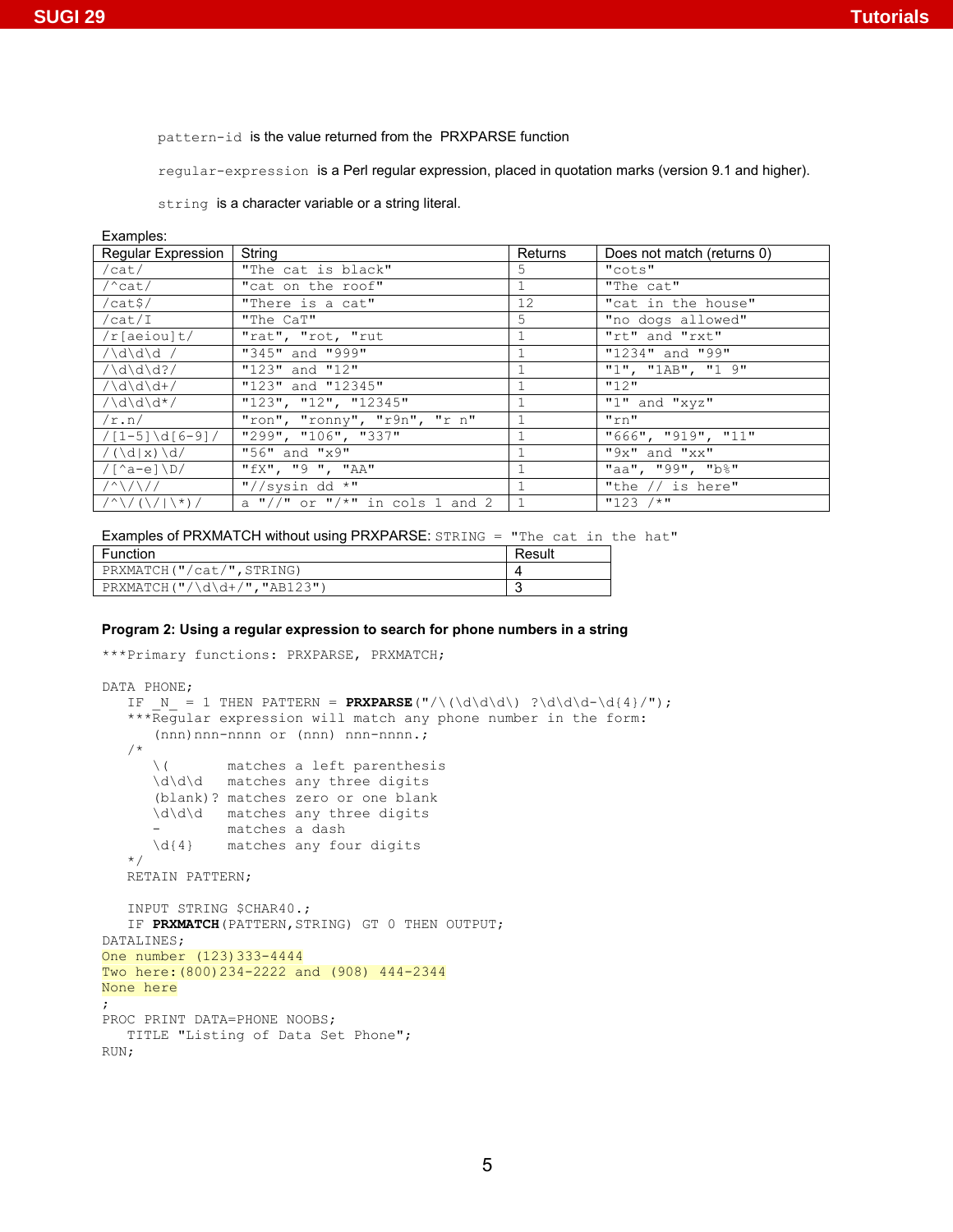# **SUGI 29 Tutorials**

#### Explanation:

To search for an open parenthesis, you use a '\('. The three \d's specify any three digits. The closed parenthesis is written as '\)'. The space followed by the '?' means zero or one space. This is followed by any three digits and a dash. Following the dash are any four digits. The notation:  $\{d\}4\}$  is a short way of writing  $\{d\}d\}d\ldots$  The number in the braces indicates how may times to repeat the previous subexpression. Since you only execute the PRXPARSE function once, remember to RETAIN the value returned by the function.

Since the PRXMATCH function returns the first position of a match, any line containing one or more valid phone numbers will return a value greater than zero. Output from PROC PRINT is shown next:

```
Listing of Data Set Phone 
RETURN STRING 
    1 One number (123)333-4444 
    1 Two here:(800)234-2222 and (908) 444-234
Program 3: Modifying Program 2 to search for toll-free phone numbers
***Primary functions: PRXPARSE, PRXMATCH 
***Other function: MISSING; 
DATA TOLL FREE;
```

```
IF N = 1 THEN DO
      RE = PRXPARSE("/\(8(00|77|87)\) ?\d\d\d-\d{4}\b/");
       ***Regular expression looks for phone numbers of the form: 
         (nnn)nnn-nnnn or (nnn) nnn-nnnn. In addition the first
          digit of the area code must be an 8 and the next two 
          digits must be either a 00, 77, or 87.; 
       IF MISSING(RE) THEN DO; 
          PUT "ERROR IN COMPILING REGULAR EXPRESSION"; 
          STOP; 
       END; 
    END; 
    RETAIN RE; 
    INPUT STRING $CHAR80.; 
   POSITION = PRXMATCH(RE, STRING);
   IF POSITION GT 0 THEN OUTPUT; 
DATALINES; 
One number on this line (877) 234-8765
No numbers here 
One toll free, one not:(908)782-6354 and (800)876-3333 xxx 
Two toll free:(800)282-3454 and (887) 858-1234 
No toll free here (609)848-9999 and (908) 345-2222 
; 
PROC PRINT DATA=TOLL FREE NOOBS;
   TITLE "Listing of Data Set TOLL FREE";
RUN;
```
Explanation:

Several things have been added to this program compared to the previous one. First, the regular expression now searches for numbers that begin with either (800), (877), or (887). This is accomplished by placing an "8" in the first position and then using the  $\circ$ r operator (the |) to select either 00, 77, or 87 as the next two digits. One other difference between this expression and the one used in the previous program is that the number is followed by a word boundary (a space or end-ofline: \b). Hopefully, you're starting to see the impressive power of regular expressions by now. The MISSING function tests if its argument is missing or not. If you have an invalid regular expression, the value of RE will be missing and the MISSING function will return a true value. See the listing of data set TOLL\_FREE below: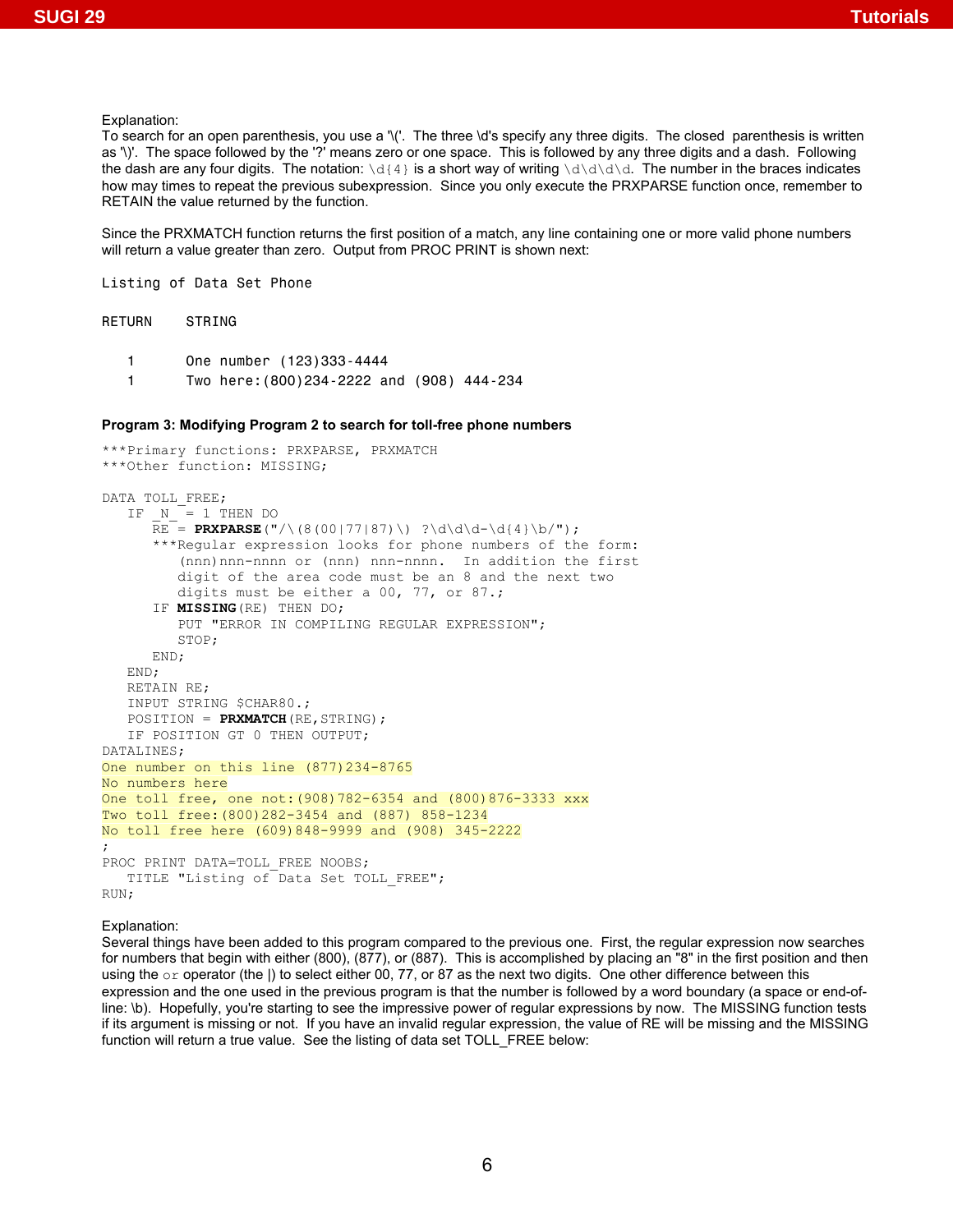Listing of Data Set TOLL\_FREE RE STRING POSITION

| 1 One number on this line (877)234-8765                         | 25  |
|-----------------------------------------------------------------|-----|
| 1 One toll free, one not: (908) 782-6354 and (800) 876-3333 xxx | 42  |
| 1 Two toll free:(800)282-3454 and (887) 858-1234                | 15. |

**Program 4: Using PRXMATCH without PRXPARSE (entering the regular expression directly in the function)** 

```
***Primary functions: PRXMATCH; 
DATA MATCH IT;
  INPUT \mathbb{R}^1 STRING $20.;
   POSITION = PRXMATCH("/\d\d\d/", STRING);
DATALINES; 
LINE 345 IS HERE 
NONE HERE 
ABC1234567 
; 
PROC PRINT DATA=MATCH IT NOOBS;
   TITLE "Listing of Data Set MATCH IT";
RUN;
```
#### Explanation:

In this program, the regular expression to search for three digits is placed directly in the PRXMATCH function instead of a return code from PRXPARSE. The output is:

Listing of Data Set MATCH\_IT

STRING POSITION

| LINE 345 IS HERE |  | 6 |
|------------------|--|---|
| NONE HERE        |  | n |
| ABC1234567       |  | Δ |

## **Function: CALL PRXSUBSTR**

Purpose: Used with the PRXPARSE function to locate the starting position and length of a pattern within a string. The PRXSUBSTR call routine serves much the same purpose as the PRXMATCH function plus it returns the length of the match as well as the starting position.

### Syntax: **CALL PRXSUBSTR(pattern-id, string, start, <length>)**

pattern-id is the return code from the PRXPARSE function

string is the string to be searched

start is the name of the variable that is assigned the starting position of the pattern

length is the name of a variable, if specified, that is assigned the length of the substring. If no substring is found, the value of length is zero.

Note: It is especially useful to use the SUBSTRN function (instead of the SUBSTR function) following the call to PRXSUBSTR, since a zero length as an argument to the SUBSTRN function results in a character missing value.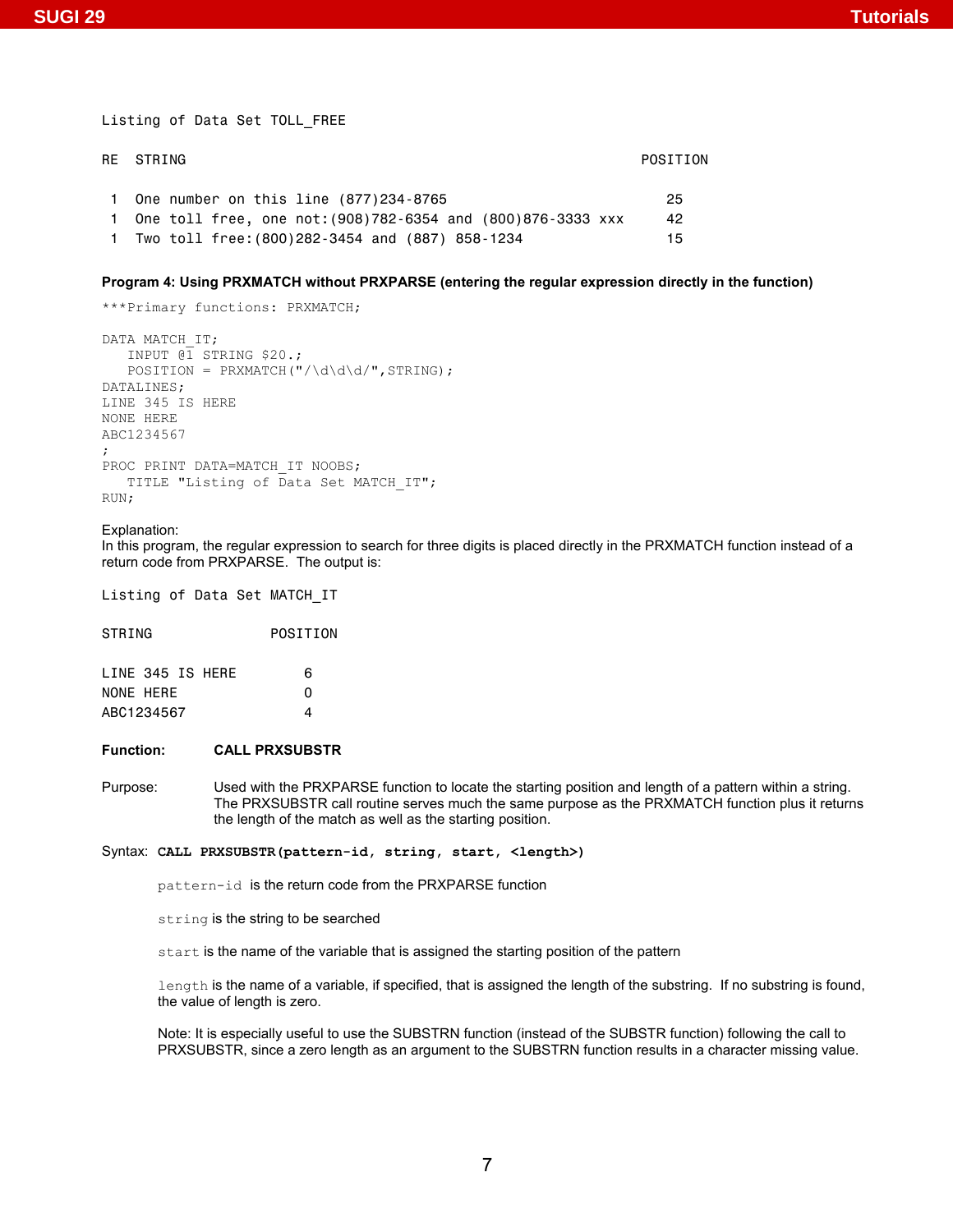| <b>Examples: For these examples, PATTERN</b> = PRXPARSE ( $\sqrt{d+1}$ ); |  |
|---------------------------------------------------------------------------|--|
|---------------------------------------------------------------------------|--|

| <b>Function</b>                                 | STRING            | START | LENGTH |
|-------------------------------------------------|-------------------|-------|--------|
| CALL PRXSUBSTR (PATTERN, STRING, START, LENGTH) | "ABC 1234 XYZ"    |       |        |
| CALL PRXSUBSTR (PATTERN, STRING, START, LENGTH) | "NO NUMBERS HERE" |       |        |
| CALL PRXSUBSTR (PATTERN, STRING, START, LENGTH) | "123 456 789"     |       |        |

# **Program 5: Locating all 5- or 9-digit zip codes in a list of addresses**

Here is an interesting problem that shows the power of regular expressions. You have a list of mailing addresses. Some addresses have three lines, some four, others, possibly more or less. Some of the addresses have zip codes, some do not. The zip codes are either 5- or 9-digits in length. Go through the file and extract all the valid zip codes.

```
***Primary functions: PRXPARSE and PRXSUBSTR 
***Other functions: SUBSTRN; 
DATA ZIPCODE; 
   IF N = 1 THEN RE = PRXPARSE("/ \ddot{\ddot{5}}(-\ddot{4})?/");
   RETAIN RE;
    /* 
       Match a blank followed by 5 digits followed by 
       either nothing or a dash and 4 digits 
       \d{5} matches 5 digits 
                matches a dash
       \d{4} matches 4 digits 
       ? matches zero of one of the preceding subexpression 
    */ 
    INPUT STRING $80.; 
   LENGTH ZIP CODE $ 10;
   CALL PRXSUBSTR(RE, STRING, START, LENGTH);
    IF START GT 0 THEN DO; 
      ZIP CODE = SUBSTRN(STRING, START + 1, LENGTH - 1);
       OUTPUT; 
    END; 
    KEEP ZIP_CODE; 
DATALINES; 
John Smith 
12 Broad Street 
Flemington, NJ 08822 
Philip Judson 
Apt #1, Building 7 
777 Route 730 
Kerrville, TX 78028 
Dr. Roger Alan 
44 Commonwealth Ave. 
Boston, MA 02116-7364 
; 
PROC PRINT DATA=ZIPCODE NOOBS; 
    TITLE "Listing of Data Set ZIPCODE"; 
RUN;
```
# Explanation:

The regular expression is looking for a blank, followed by five digits, followed by zero or one occurrences of a dash and four digits. The PRXSUBSTR call routine checks if this pattern is found in the string. If it is found (START greater than zero), the SUBSTRN function extracts the zip code from the string. Note that the starting position in this function is START + 1 since the pattern starts with a blank. Also, since the SUBSTRN function is conditionally executed only when START is greater than zero, the SUBSTR function would be equivalent. A listing of the zip codes is shown below: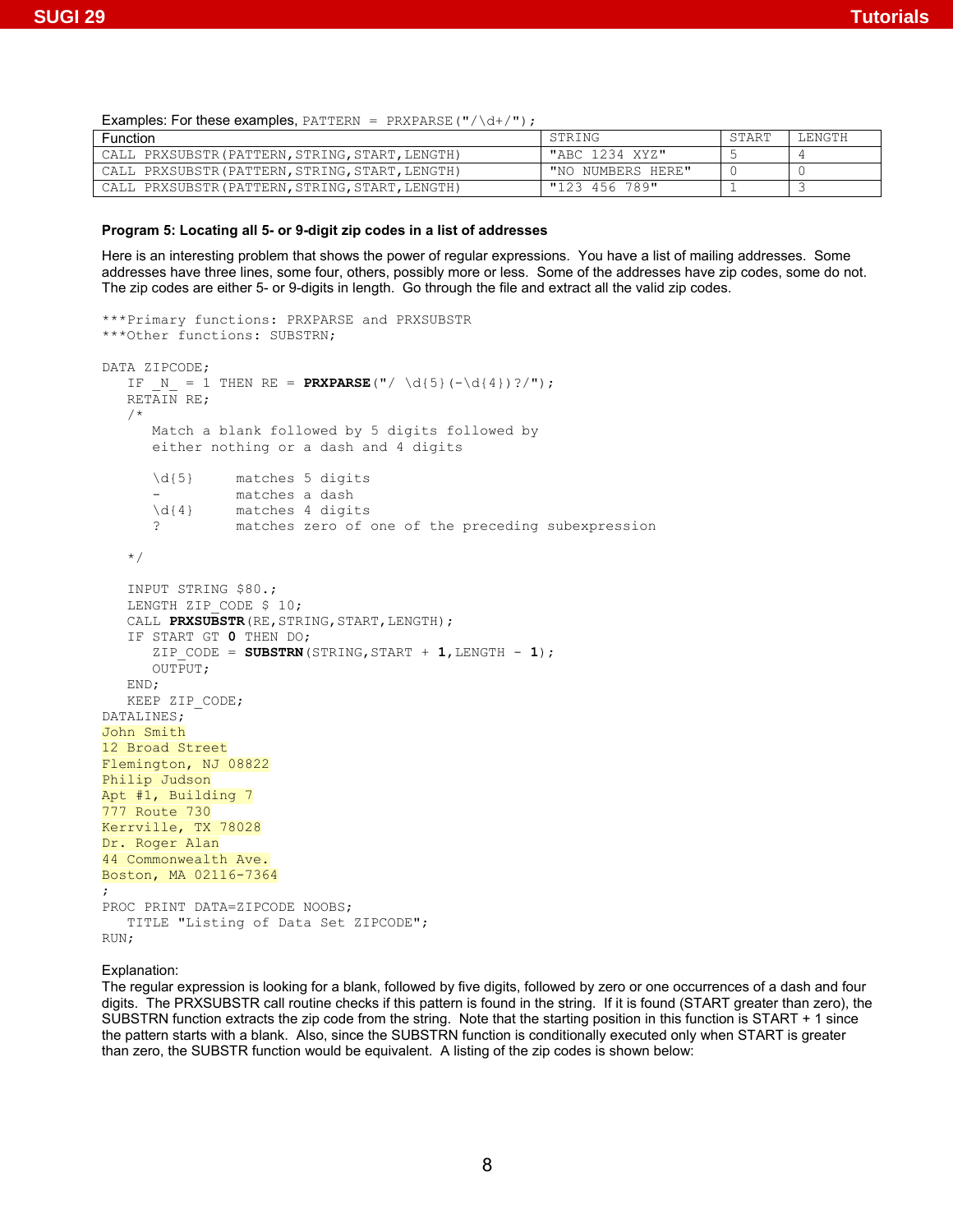Listing of Data Set ZIPCODE ZIP\_CODE 08822 78028 02116-7364 **Program 6: Extracting a phone number from a text string** \*\*\*Primary functions: PRXPARSE, PRXSUBSTR \*\*\*Other functions: SUBSTR, COMPRESS, and MISSING; DATA EXTRACT; IF  $N = 1$  THEN DO;  $\overline{PATTERN}$  =  $\overline{PRXPARSE}$ ("/\(\d\d\d\) ?\d\d\d-\d{4}/"); IF **MISSING**(PATTERN) THEN DO; PUT "ERROR IN COMPILING REGULAR EXPRESSION"; STOP; END; END; RETAIN PATTERN; LENGTH NUMBER \$ 15; INPUT STRING \$CHAR80.; CALL PRXSUBSTR (PATTERN, STRING, START, LENGTH) ; IF START GT 0 THEN DO; NUMBER = **SUBSTR**(STRING, START, LENGTH); NUMBER = **COMPRESS**(NUMBER," "); OUTPUT; END; KEEP NUMBER; DATALINES; THIS LINE DOES NOT HAVE ANY PHONE NUMBERS ON IT THIS LINE DOES: (123)345-4567 LA DI LA DI LA ALSO VALID (123) 999-9999 TWO NUMBERS HERE (333)444-5555 AND (800)123-4567 ; PROC PRINT DATA=EXTRACT NOOBS; TITLE "Extracted Phone Numbers"; RUN;

## Explanation:

This program is similar to [Program 2.](#page-4-0) You use the same regular expression to test if a phone number has been found, using the PRXMATCH function. The call to PRXSUBSTR gives you the starting position of the phone number and its length (remember, the length can vary because of the possibility of a space following the area code). The values obtained from the PRXSUBSTR function are then used in the SUBSTR function to extract the actual number from the text string. Finally, the COMPRESS function removes any blanks from the string. See the listing below for the results.

Extracted Phone Numbers

NUMBER

(123)345-4567 (123)999-9999 (333)444-5555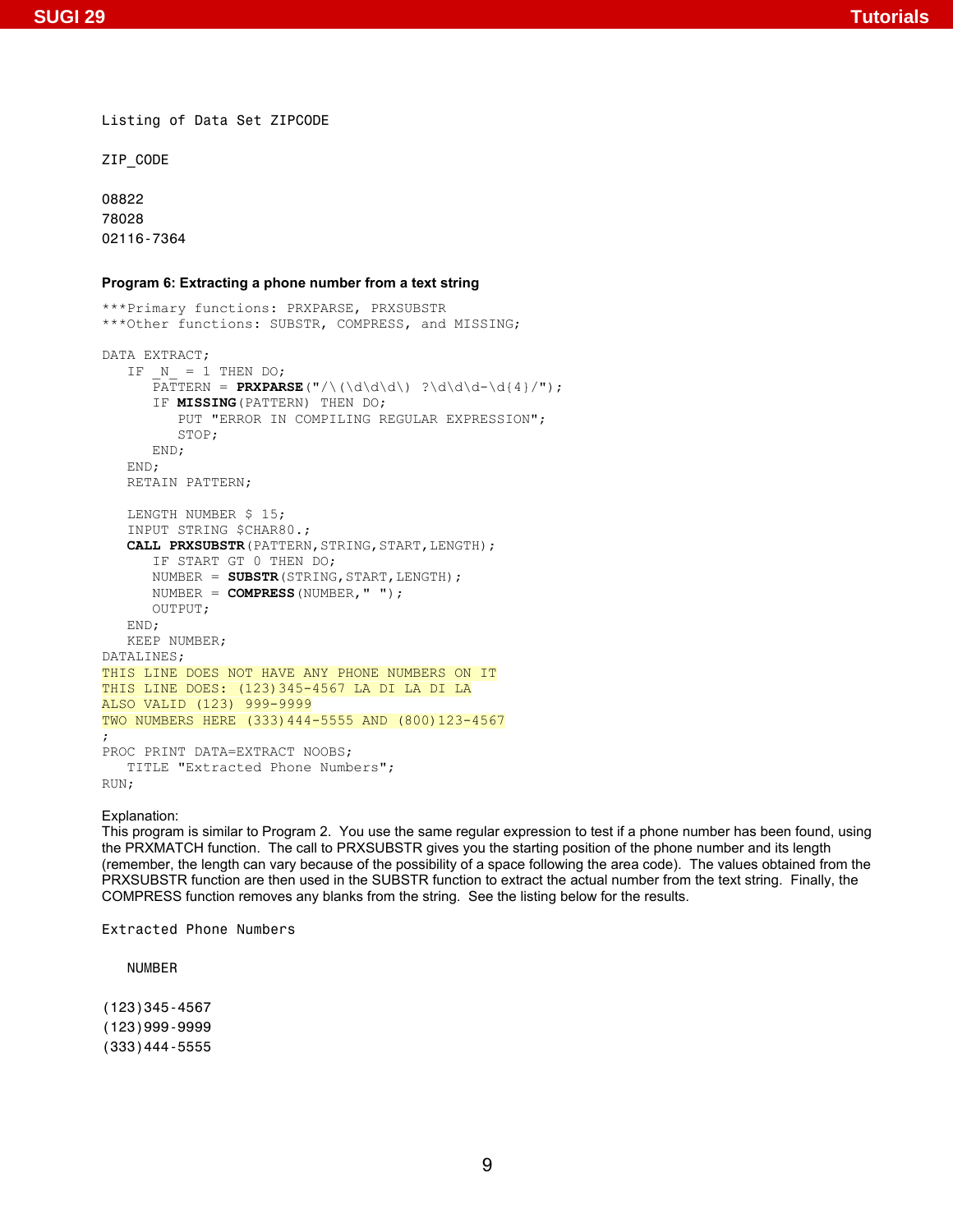# **Function: CALL PRXPOSN**

Purpose: To return the position and length for a capture buffer (a subexpression defined in the regular expression). Used in conjunction with the PRXPARSE and one of the PRX search functions (such as PRXMATCH).

#### Syntax: **CALL PRXPOSN(pattern-id, capture-buffer-number, start, <length>)**

pattern-id is the return value from the PRXPARSE function

capture-buffer-number is a number indicating which capture buffer is to be evaluated

start is the name of the variable that is assigned the value of the first position in the string where the pattern from the *n*th capture buffer is found

length is the name of the variable, if specified, that is assigned the length of the found pattern

Before we get to the examples and sample programs, let's spend a moment discussing capture-buffers. When you write a Perl regular expression, you can make pattern groupings using parentheses. For example, the pattern:  $/(d+) * (a-zA Z$ ] +  $/$  has two capture buffers. The first matches one or more digits; the second matches one or more upper- or lowercase letters. These two patterns are separated by zero or more blanks.

#### Examples: For these examples the following lines of SAS code were submitted:

PATTERN = PRXPARSE("/ $(\forall d+)$  \*([a-zA-Z]+)/");

MATCH = PRXMATCH (PATTERN, STRING) ;

| Function                                 | STRING           | START | LENGTH |
|------------------------------------------|------------------|-------|--------|
| CALL PRXPOSN (PATTERN, 1, START, LENGTH) | "abc123 xvz4567" |       |        |
| CALL PRXPOSN (PATTERN, 2, START, LENGTH) | "abc123 xvz4567" |       |        |
| CALL PRXPOSN (PATTERN, 1, START, LENGTH) | "XXXYYYZZZ"      |       |        |

### **Program 7: Using the PRXPOSN function to extract the area code and exchange from a phone number**

```
***Primary functions: PRXPARSE, PRXMATCH, PRXPOSN 
***Other functions: SUBSTR; 
RIIN:
DATA PIECES; 
   IF _N THEN RE = PRXPARSE("/\((\d\d\d)\) ?(\d\d\d)-\d{4}/");
    /* 
       \( matches an open parenthesis<br>\d\d\d matches three digits
       \d\d\d matches three digits<br>\) matches a closed pare
       \) matches a closed parenthesis 
       b? matches zero or more blanks (b = blank)<br>\d{d}{d} matches three digits
                 matches three digits
                 matches a dash
        \d{4} matches four digits 
    */ 
    RETAIN RE; 
    INPUT NUMBER $CHAR80.; 
   MATCH = PRXMATCH(RE, NUMBER);
    IF MATCH GT 0 THEN DO; 
       CALL PRXPOSN(RE,1,AREA_START); 
       CALL PRXPOSN(RE,2,EX_START,EX_LENGTH); 
      AREA CODE = SUBSTR(N\overline{U}MBER, AREA START,3);EXCHANGE = SUBSTR(NUMBER, EX START, EX LENGTH);
    END; 
    DROP RE; 
DATALINES; 
THIS LINE DOES NOT HAVE ANY PHONE NUMBERS ON IT 
THIS LINE DOES: (123)345-4567 LA DI LA DI LA
```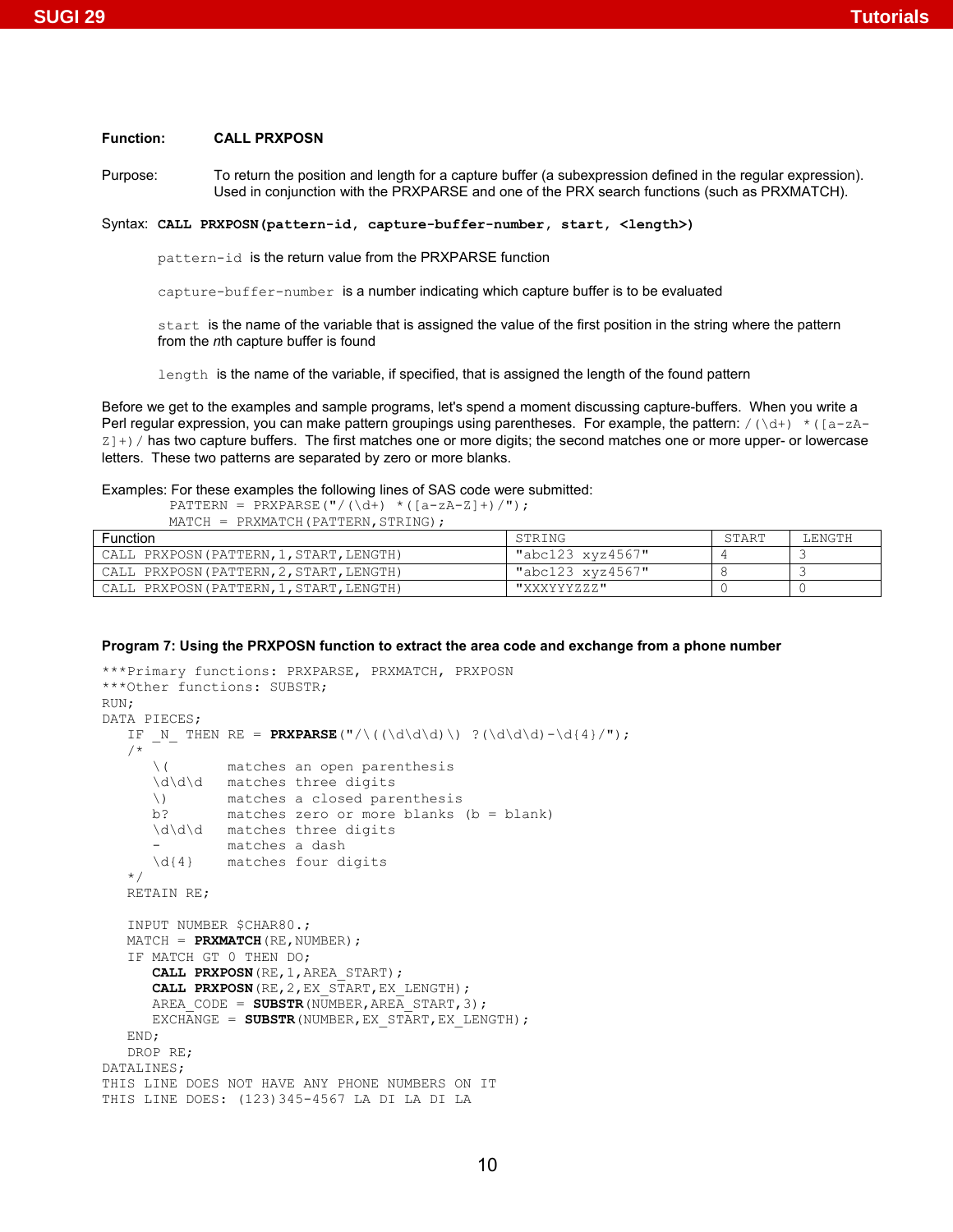ALSO VALID (609) 999-9999 TWO NUMBERS HERE (333)444-5555 AND (800)123-4567 ; PROC PRINT DATA=PIECES NOOBS HEADING=H; TITLE "Listing of Data Set PIECES"; RUN;

Explanation:

The regular expression in this program looks similar to the one in [Program 2.](#page-4-0) Here we have added a set of parentheses around the expression that identifies the area code '\d\d\d' and the expression that identifies the exchange '\d\d\d'. The PRXMATCH function returns a one if the match is successful, zero otherwise. The first call to PRXPOSN requests the position of the start of the first capture buffer. Since we know that the length is three, we do not need to include a length argument in the calling sequence. The next function call asks for the starting position and length (although we don't need the length) of the position of the exchange (the first three digits following the area code or the blank after the area code. The SUBSTR function then extracts the substrings. A listing of the resulting data set is shown below:

Listing of Data Set PIECES

## NUMBER

THIS LINE DOES NOT HAVE ANY PHONE NUMBERS ON IT THIS LINE DOES: (123)345-4567 LA DI LA DI LA ALSO VALID (609) 999-9999 TWO NUMBERS HERE (333)444-5555 AND (800)123-4567

|       | AREA         |          |           | AREA |                 |
|-------|--------------|----------|-----------|------|-----------------|
| MATCH | <b>START</b> | EX START | EX LENGTH | CODE | <b>EXCHANGE</b> |
|       |              |          |           |      |                 |
| 0     | ٠            | ٠        | ٠         |      |                 |
| 17    | 18           | 22       | 3         | 123  | 345             |
| 12    | 13           | 18       | 3         | 609  | 999             |
| 18    | 19           | 23       | 3         | 333  | 444             |
|       |              |          |           |      |                 |

## **Program 8: Using regular expressions to read very unstructured data**

```
***Primary functions: PRSPARSE, PRXMATCH, PRXPOSN 
***Other functions: SUBSTR, INPUT; 
***This program will read every line of data and, for any line 
    that contains two or more numbers, will assign the first 
   number to X and the second number to Y; 
DATA READ_NUM; 
***Read the first number and second numbers on line; 
   IF _N = 1 THEN RET = PRXPARSE("/(\d+) +\D*(\d+)/");
    /* 
      \d+ matches one or more digits 
      b+ matches one or more blanks (b = blank) 
      \D* matches zero or more non-digits 
      \d+ matches one or more digits 
    */ 
   RETAIN RET; 
    INPUT STRING $CHAR40.; 
  POS = PRXMATCH(RET, STRING);
    IF POS GT 0 THEN DO; 
      CALL PRXPOSN(RET,1,START1,LENGTH1); 
       IF START1 GT 0 THEN X = INPUT(SUBSTR(STRING,START1,LENGTH1),9.);
```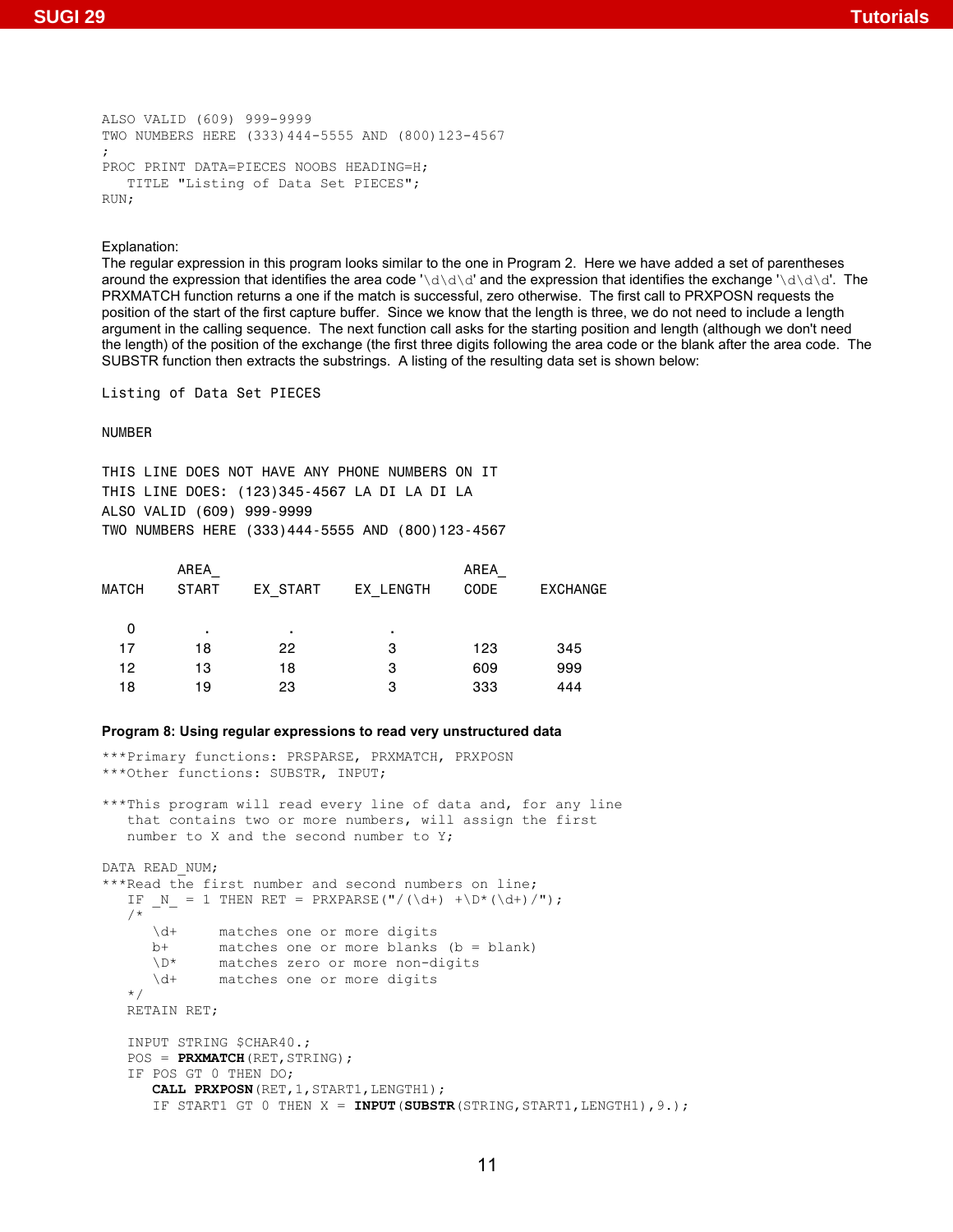**CALL PRXPOSN**(RET,2,START2,LENGTH2); IF START2 GT 0 THEN Y = **INPUT**(**SUBSTR**(STRING,START2,LENGTH2),9.); OUTPUT; END; KEEP STRING X Y; DATALINES; XXXXXXXXXXXXXXXXXX 9 XXXXXXX 123 This line has a 6 and a 123 in it 456 789 None on this line Only one here: 77 ; PROC PRINT DATA=READ NUM NOOBS; TITLE "Listing of Data Set READ NUM"; RUN;

Explanation:

This example shows how powerful regular expressions can be used to read very unstructured data. Here the task was to read every line of data and to locate any line with two or more numbers on it, then, assign the first value to X and the second value to Y. (See the program example under the PRXNEXT function for a more general solution to this problem.) The listing of READ, NUM, below, shows that this program worked as desired. The variable STRING was kept in the data set so you could see the original data and the extracted numbers in the listing.

Listing of Data Set READ\_NUM

| STRING                            |     |      | X Y |
|-----------------------------------|-----|------|-----|
| XXXXXXXXXXXXXXXXXX 9 XXXXXXX      | 123 | -9   | 123 |
| This line has a 6 and a 123 in it |     | 6    | 123 |
| 456 789                           |     | 456. | 789 |

## **Function: CALL PRXNEXT**

Purpose: Locates the *n*th occurrence of a pattern defined by the PRXPARSE function in a string. Each time you call the PRXNEXT routine, the next occurrence of the pattern will be identified.

Syntax: **CALL PRXNEXT(pattern-id, start, stop, position, length)** 

pattern-id is the value returned by the PRXPARSE function

start is the starting position to being the search

stop is the last position in the string for the search. If stop is set to -1, the position of the last non-blank character in string is used.

position is the name of the variable that is assigned the starting position of the nth occurrence of the pattern or the first occurrence after start

length is the name of the variable that is assigned the length of the pattern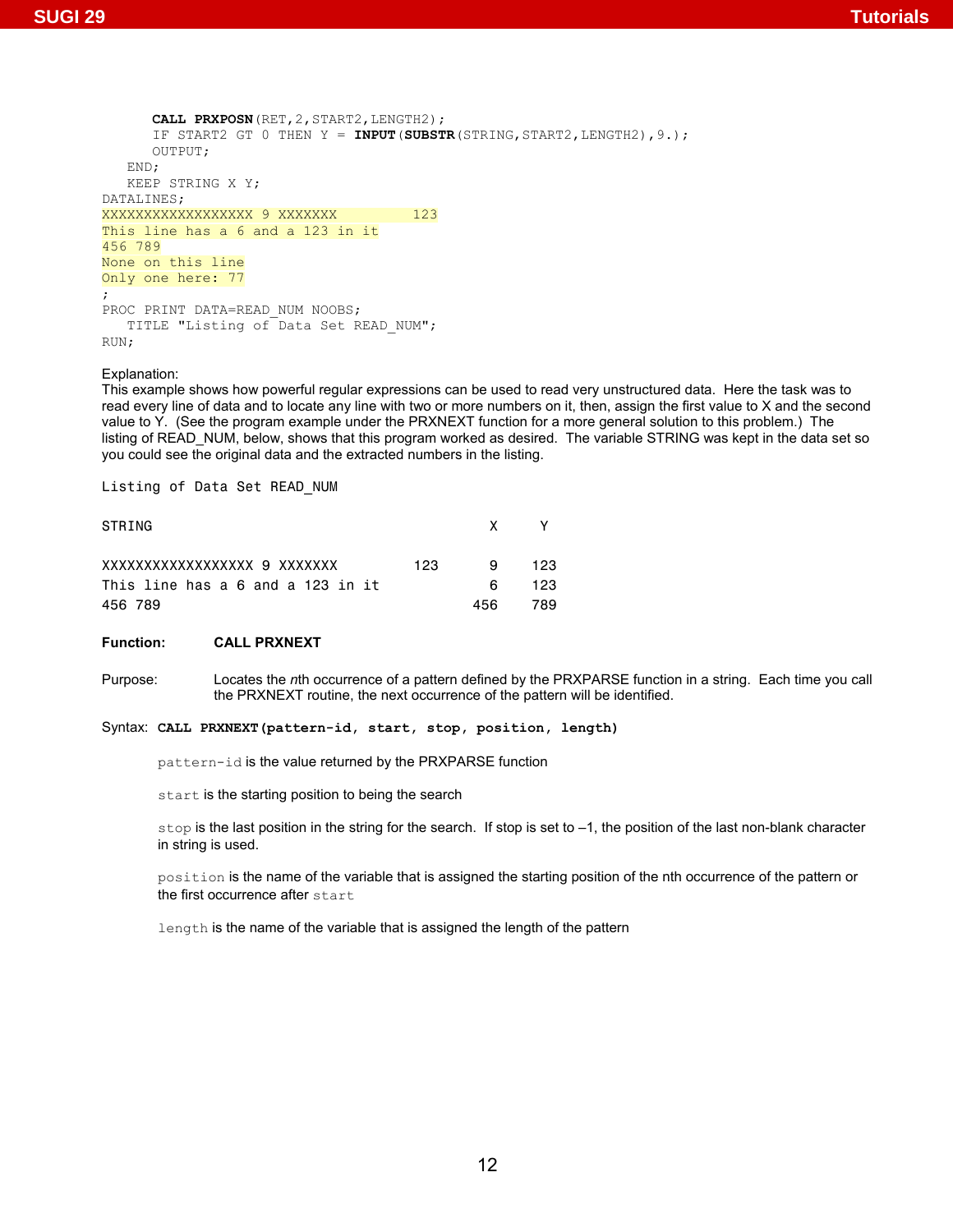Examples: For these examples the following statements were issued:

```
RE = PRXPARSE(''/\ddot{\ddot{\cdot}});
***Look for 1 or more digits;
STRING = "12 345 ab 6 cd";
START = 1;STOP = LENGTH(STRING);
```

| <b>Function</b>                     | call)<br>Returns (1 <sup>st</sup> | Returns (2 <sup>nd</sup><br>call) | Returns $(3^{10}$ call) |
|-------------------------------------|-----------------------------------|-----------------------------------|-------------------------|
| CALL PRXNEXT (RE, START, STOP, POS, | $START = 3$                       | $START =$                         | $START = 12$            |
| LENGTH)                             | $STOP = 14$                       | $STOP = 14$                       | $STOP = 14$             |
|                                     | $POS =$                           | $POS =$                           | $POS = 11$              |
|                                     | $LENGTH =$                        | LENGTH =                          | $LENGTH = 1$            |

## **Program 9: Finding digits in random positions in an input string using CALL PRXNEXT**

```
***Primary functions: PRXPARSE, PRXNEXT; 
DATA FIND_NUM; 
   IF N_{\text{I}} = 1 THEN RET = PRXPARSE("/\d+/");
    *Look for one or more digits in a row; 
    RETAIN RET; 
    INPUT STRING $40.; 
   START = 1;STOP = LENGTH (STRING) ;
   CALL PRXNEXT (RET, START, STOP, STRING, POSITION, LENGTH) ;
    ARRAY X[5]; 
   DO I = 1 TO 5 WHILE (POSITION GT 0);
       X[I] = INPUT(SUBSTR(STRING,POSITION,LENGTH),9.); 
      CALL PRXNEXT (RET, START, STOP, STRING, POSITION, LENGTH) ;
    END; 
    KEEP X1-X5 STRING; 
DATALINES; 
THIS 45 LINE 98 HAS 3 NUMBERS 
NONE HERE 
12 34 78 90 
; 
PROC PRINT DATA=FIND NUM NOOBS;
    TITLE "Listing of Data Set FIND_NUM"; 
RUN;
```
Explanation:

The regular expression  $/\dagger$  says to look for one or more digits in a string. The initial value of START is set to one and STOP to the length of the string (not counting trailing blanks). The PRXNEXT function is called and the value of START is set to the position of the blank after the first number and STOP to the length of the string. POSITION is the starting position of the first digit and LENGTH is the number of digits in the number. The SUBSTR function extracts the digits and the INPUT function does the character to numeric conversion. This continues until no more digits are found (POSITION = 0). See the listing below to confirm that the program worked as expected.

| Listing of Data Set FIND NUM  |     |          |     |            |    |
|-------------------------------|-----|----------|-----|------------|----|
| <b>STRING</b>                 |     | X1 X2 X3 |     | $\times 4$ | X5 |
| THIS 45 LINE 98 HAS 3 NUMBERS | 45  | 98       | - 3 |            |    |
| NONE HERE                     |     |          | . . |            |    |
| 12 34 78 90                   | 12. | 34.      | 78  | 90         |    |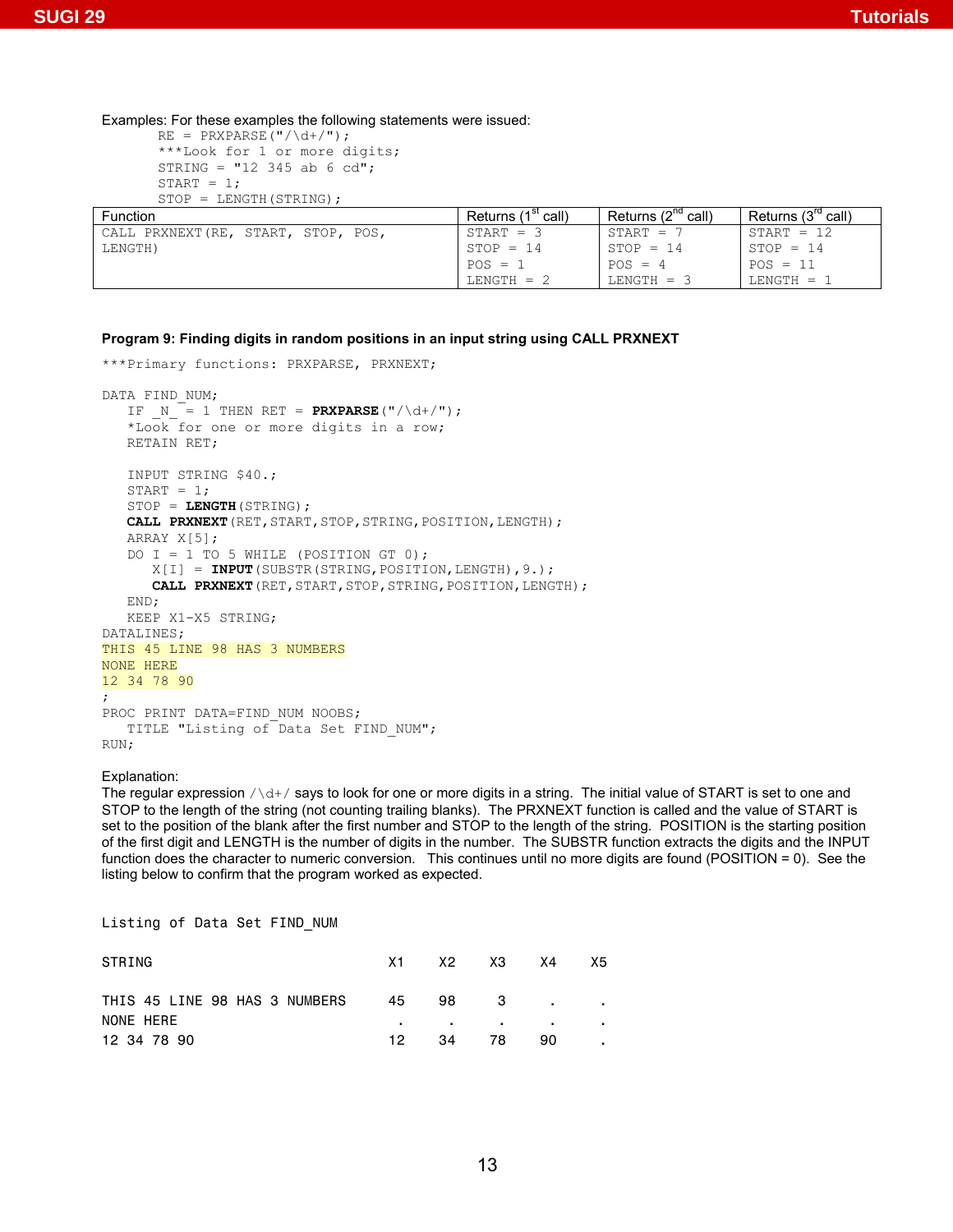# **Function: PRXPAREN**

Purpose: When a Perl regular expression contains several alternative matches, this function returns a value indicating the largest capture-buffer number that found a match. You may want to use this function with the PRXPOSN function.

This function is used in conjunction with PRXPARSE and PRXMATCH.

### Syntax: **PRXPAREN(pattern-id)**

#### pattern-id is the value returned by the PRXPARSE function

Examples: For this example, RETURN = PRXPARSE(/"(one)|(two)|(three)/") and POSITION = PRXMATCH(RETURN, STRING);

| Function          | STRING          | Returns |
|-------------------|-----------------|---------|
| PRXPAREN (RETURN) | "three two one" |         |
| PRXPAREN (RETURN) | "only one here: |         |
| PRXPAREN (RETURN) | "two one three" |         |

### **Program 10: Demonstrating the PRXPAREN function**

```
***Primary functions: PRXPARSE, PRXMATCH, PRXPAREN; 
DATA PAREN; 
   IF N = 1 THEN PATTERN = PRXPARSE("/(\d )|(\d\d )|(\d\d\d )/");
   ***One or two or three digit number followed by a blank;
    RETAIN PATTERN; 
    INPUT STRING $CHAR30.; 
   POSITION = PRXMATCH(PATTERN, STRING);
   IF POSITION GT 0 THEN WHICH PAREN = PRXPAREN(PATTERN);
DATALINES; 
one single digit 8 here 
two 888 77 
12345 1234 123 12 1 
; 
PROC PRINT DATA=PAREN NOOBS; 
    TITLE "Listing of Data Set PAREN"; 
RUN;
```
Explanation:

The Perl regular expression in the PRXPARSE function matches a one-, two-, or three-digit number followed by a blank. In the first observation, the single digit matches the first capture buffer so the PRXPAREN function returns a 1. In the second observation, the 888 is matched by the third capture buffer, and a 3 is returned. Finally, the first match in the third string is the three digit number which, again, is matched by capture buffer 3.

Listing of Data Set PAREN

| PATTERN | STRING                  | POSTTION | WHICH<br><b>PARFN</b> |
|---------|-------------------------|----------|-----------------------|
|         | one single digit 8 here | 18       |                       |
|         | two 888 77              | 5        | з                     |
|         | 12345 1234 123 12 1     | з        |                       |

## **Function to substitute one string for another**

• PRXCHANGE (call routine)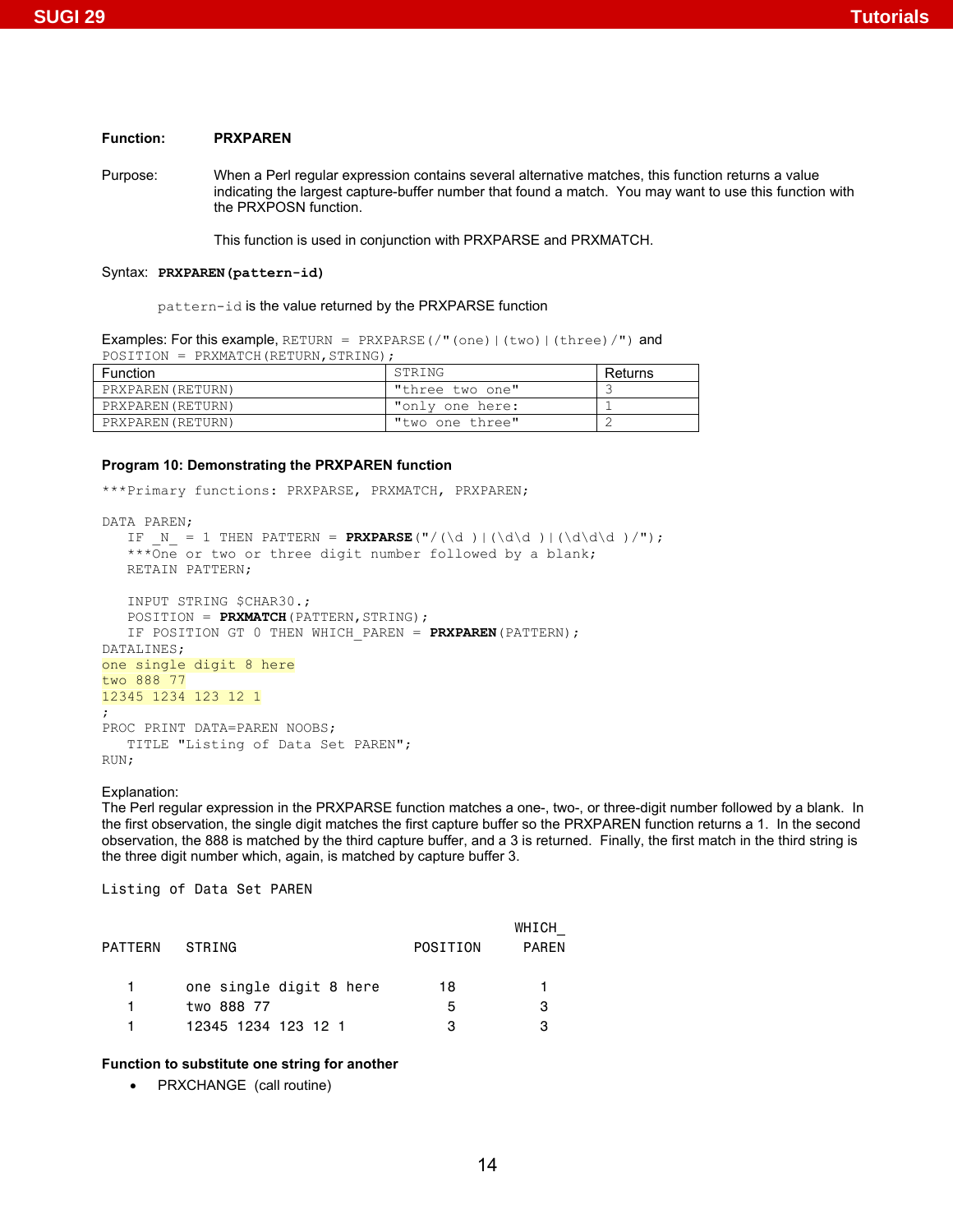## **Function: CALL PRXCHANGE**

Purpose: To substitute one string for another. One advantage of using PRXCHANGE over TRANWRD is that you can search for strings using wild cards. Note that you need to use the "s" operator in the regular expression to specify the search and replacement expression (see the explanation following the program).

Syntax: **CALL PRXCHANGE(pattern-id** *or* **regular-expression, times, old-string <, newstring <, result-length <, truncation-value <, number-of-changes>>>>);** 

pattern-id is the value returned from the PRXPARSE function

regular-expression is a Perl regular expression, placed in quotation marks (version 9.1 and higher).

times is the number of times to search for and replace a string. A value of –1 will replace all matching patterns

 $old\text{-string}$  is the string that you want to replace. If you do not specify a new-string, the replacement will take place in old-string.

new-string if specified, names the variable to hold the text after replacement. If new-string is not specified, the changes are made to old-string.

result-length the name of the variable that, if specified, that is assigned a value representing the length of the string after replacement. Note that trailing blanks in old-string are not copied to newstring.

truncation-value the name of the variable, if specified, that is assigned a value of 0 or 1. If the resulting string is longer than the length of new-string, the value is 1, otherwise it is a 0. This value is useful to test if your string was truncated because the replacements resulted in a length longer than the original specified length.

number-of-changes the name of the variable, if specified, that is assigned a value representing the total number of replacements that were made.

# **Program 11: Demonstrating the PRXCHANGE function**

```
***Primary functions: PRXPARSE, PRXCHANGE; 
DATA CAT AND MOUSE;
    INPUT TEXT $CHAR40.; 
  LENGTH NEW TEXT $ 80;
   IF N = 1 THEN MATCH = PRXPARSE("s/[Cc]at/Mouse/");
    *Replace "Cat" or "cat" with Mouse; 
   RETAIN MATCH; 
   CALL PRXCHANGE (MATCH, -1, TEXT, NEW TEXT, R LENGTH, TRUNC, N OF CHANGES);
   IF TRUNC THEN PUT "Note: NEW TEXT was truncated";
DATALINES; 
The Cat in the hat 
There are two cat cats in this line 
; 
PROC PRINT DATA=CAT AND MOUSE NOOBS;
  TITLE "Listing of CAT AND MOUSE";
RUN;
```
# Explanation:

'

The regular expression and the replacement string is specified in the PRXPARSE function, using the substitution operator (the "s" before the first /. In this example, the regular expression to be searched for is /[Cc]at/. This matches either "Cat" or "cat" anywhere in the string. The replacement string is "Mouse." Since the length of NEW\_TEXT was set to 80, even